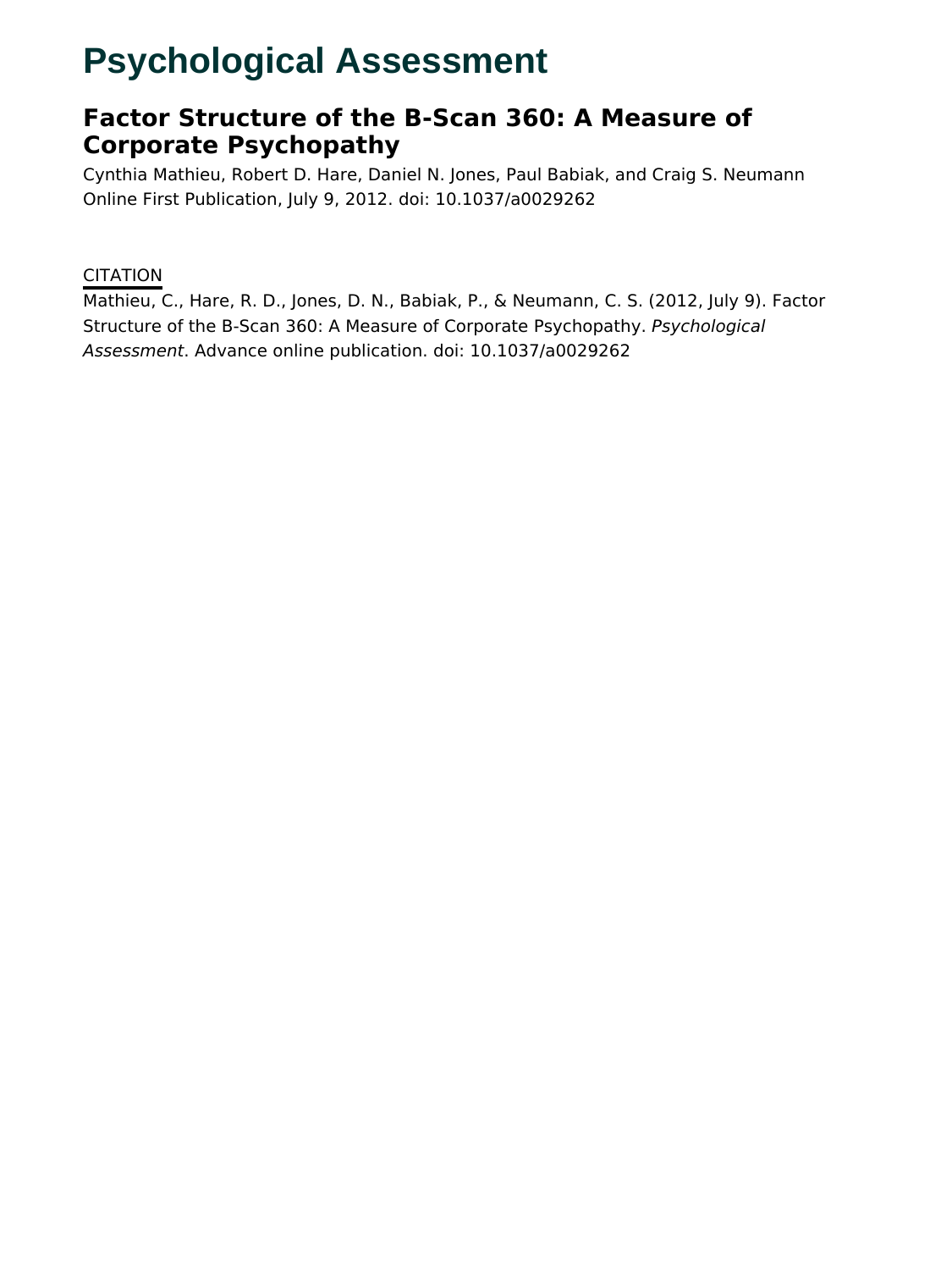## Factor Structure of the B-Scan 360: A Measure of Corporate Psychopathy

Cynthia Mathieu Université du Québec à Trois-Rivières Robert D. Hare and Daniel N. Jones University of British Columbia

Paul Babiak Anubis-Research, Hopewell Junction, New York

Craig S. Neumann University of North Texas

Psychopathy is a clinical construct defined by a cluster of personality traits and behaviors, including grandiosity, egocentricity, deceptiveness, shallow emotions, lack of empathy or remorse, irresponsibility, impulsivity, and a tendency to ignore or violate social norms. The majority of empirical research on psychopathy involves forensic populations most commonly assessed with the Psychopathy Checklist– Revised (PCL-R), a 20-item rating scale that measures 4 related factors or dimensions (Interpersonal, Affective, Lifestyle, and Antisocial) that underpin the superordinate construct of psychopathy. Recently, researchers have turned their attention to the nature and implications of psychopathic features in the workplace. This research has been hampered by the lack of an assessment tool geared to the corporate/ organizational world. Here we describe the B-Scan 360, an instrument that uses ratings of others to measure psychopathic features in workplace settings. In this study, large samples of participants used an online survey system to rate their supervisors on the B-Scan 360. Exploratory and confirmatory factor analyses supported a reliable 20-item, 4-factor model that is consistent with the PCL-R 4-factor model of psychopathy. Although more research is needed before the B-Scan 360 can be used in organizational settings, we believe that these results represent an important step forward in the study of corporate psychopathy.

*Keywords:* psychopathy, corporate psychopathy, B-Scan, corporate settings

Scholars studying deviant behavior in the workplace have shown strong interest in narcissism and Machiavellianism, but only recently have researchers turned their attention to another "dark personality," corporate psychopathy (Babiak & Hare, 2006).

The public commonly associates psychopathy with individuals who murder, rape, assault, rob, or commit other serious crimes. Offenders high on psychopathy generally are at greater risk for

1

committing such crimes than are other offenders, but this should not obscure the facts that at the measurement level psychopathy is dimensional (Guay, Ruscio, Knight, & Hare, 2007), that most offenders are not psychopaths, and that many high psychopathy individuals manage to avoid being brought into formal contact with the criminal justice system (e.g., Babiak, Neumann, & Hare, 2010).

An international standard for the assessment of psychopathy in forensic populations is the *Psychopathy Checklist–Revised* (PCL-R; Hare, 2003), a clinical construct rating scale administered by qualified clinicians from interview and collateral information. A derivative of the PCL-R, the *Psychopathy Checklist: Screening Version* (PCL: SV; Hart, Cox, & Hare, 1995) is widely used for assessing psychopathy in civil psychiatric and community populations, and is closely related to the PCL-R, both conceptually and empirically (Hare, Neumann, & Widiger, in press). The psychometric properties and correlates of the PCL-R and the PCL: SV are well known, and evidence for their reliability and validity as measures of psychopathy is extensive (Hare & Neumann, 2008; Hare et al., in press). Confirmatory factor analyses (CFAs) of very large data sets indicate that both instruments can be modeled in terms of four strongly correlated unidimensional factors (with well-delineated item-to-factor relations) that are accounted for by a single superordinate factor (e.g., Neumann & Hare, 2008; Neumann, Hare, & Johansson, in press; Neumann, Hare, & Newman, 2007). The four factors (and for illustrative purposes, the PCL: SV items that comprise them) are as follows: *Interpersonal* (Superficial, Grandiose, Deceitful), *Affective* (Lacks remorse, Lacks empathy, Doesn't accept responsibility for actions), *Lifestyle* (Impul-

Cynthia Mathieu, Business Department, Université du Québec à Trois-Rivières, Québec, Ontario, Canada; Robert D. Hare and Daniel N. Jones, Department of Psychology, University of British Columbia, Vancouver, British Columbia, Canada; Paul Babiak, Anubis-Research, Hopewell Junction, New York; Craig S. Neumann, Department of Psychology, University of North Texas.

Daniel N. Jones is now at the Department of Psychology, University of Texas, El Paso.

Paul Babiak and Robert D. Hare do not receive any financial compensation directly from the B-Scan; however, it is being developed for future commercial purposes. Robert D. Hare receives royalties from the sale of the PCL-R and its derivatives. This research was supported by grants from the Donner Foundation to Cynthia Mathieu, Robert D. Hare, and Craig S. Neumann. We would like to note that all participating coauthors have contributed equally to the elaboration of the present article. We thank Kylie Neufeld for her assistance in preparing this article.

Correspondence concerning this article should be addressed to Cynthia Mathieu, Business Department, Université du Québec à Trois-Rivières, P.O. 500, Trois-Rivières, Quebec, Ontario G9A 5H7, Canada. E-mail: cynthia.mathieu@uqtr.ca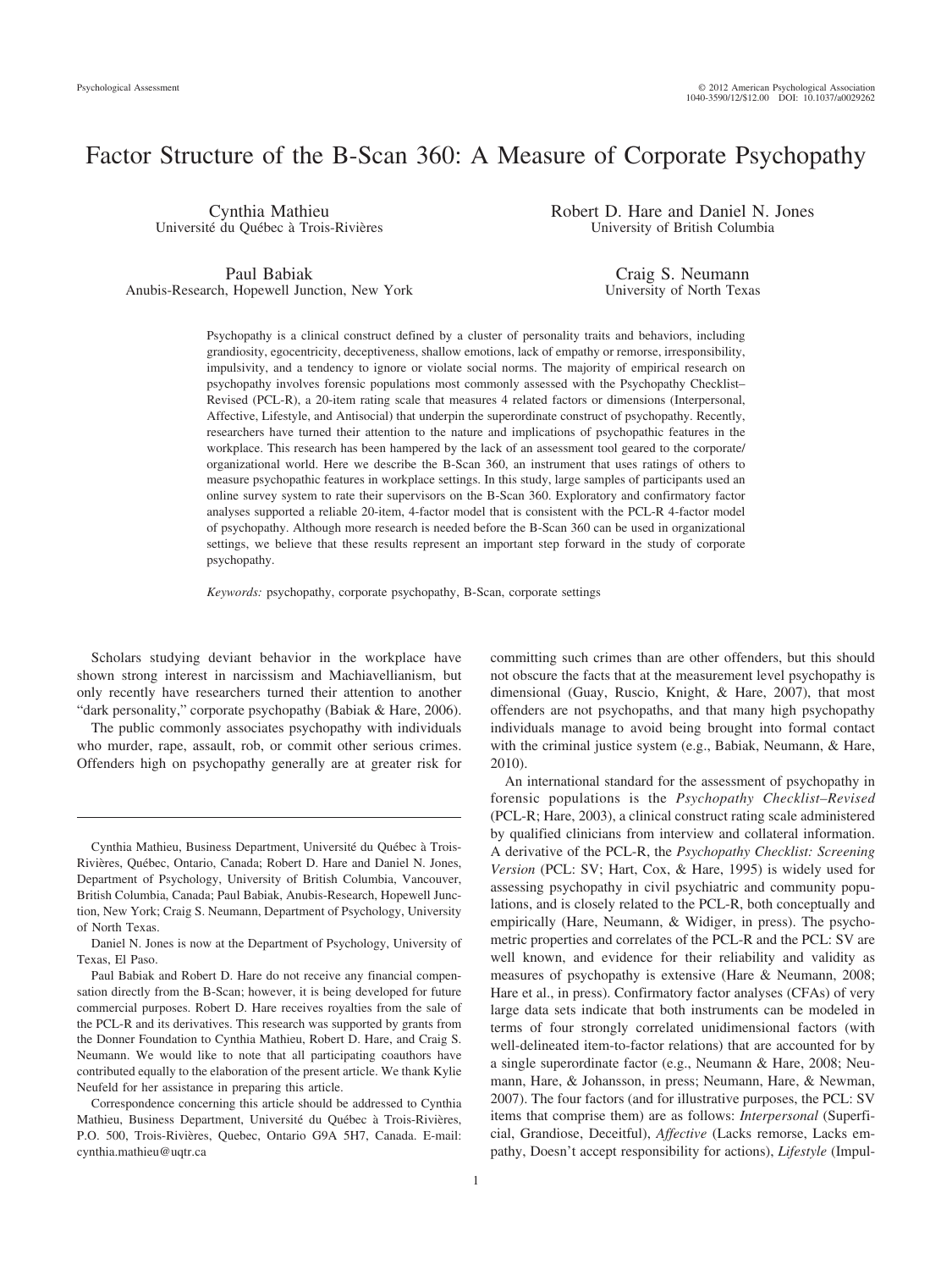sive, Lacks realistic goals, Irresponsible), and *Antisocial* (Poor behavioral controls, Adolescent antisocial behavior, Adult antisocial behavior). Cooke and Michie (2001) have argued that antisocial features (the Antisocial factor) should not be included in the assessment of psychopathy. However, traditional clinical conceptions of psychopathy are replete with antisociality, and it is difficult to understand how the defining traits of the construct could be measured without reference to antisocial behaviors (Hare, 2003; Hare & Neumann, 2008). As Lynam and Miller (in press) put it,

Antisocial behavior [ASB] plays a clear and prominent role in psychopathy. . . . In fact, if there is an essential behavioral feature in common across the conceptualizations [of psychopathy], it is the presence of ASB. Any description of psychopathy is incomplete without ASB.

We included antisocial features in the current study of corporate psychopathy.

Given the defining features of psychopathy (that is, personality traits that make it easy to defraud, bilk, scam, dominate, and control), along with a context that includes loosely regulated financial environments, plenty of opportunities, lax regulatory oversight, huge rewards and trivial penalties, it is not difficult to suspect that psychopathy should be closely connected to corporate misbehavior and white-collar crime (Perri, 2011).

#### **Corporate Psychopathy**

In a recent study of 203 upper-level managers, Babiak, Neumann, and Hare (2010) found that the PCL-R—particularly its interpersonal component—was positively associated with in-house ratings of Charisma/Presentation style (creativity, strategic thinking and communication skills) and negatively associated with ratings of Responsibility/Performance (being a team player, leadership and management skills, and overall accomplishments). The authors concluded that the ability to charm, manipulate, and deceive others allowed psychopathic leaders to achieve apparent success in their careers despite negative performance ratings and behaviors potentially harmful to the corporation and its personnel. Others have found psychopathy to be positively related to unethical decision making (Stevens, Deuling, & Armenakis, 2012), a recurring theme in the business world during the past few years. At first glance, individuals with psychopathic tendencies may seem attractive during recruitment and may succeed in the short-term, but we argue that similar to individuals with narcissistic tendencies, the destructive aspects of the personality will appear in the long-run (Campbell, Hoffman, Campbell, & Marchisio (2011).

A major impediment to advancing our understanding of corporate psychopathy is the unavailability of a suitable instrument for assessing the construct in business settings. Rather than relying on formal clinical assessments or extant self-reports to assess psychopathy, Babiak and Hare began working several years ago on the development of an instrument for rating psychopathic features in corporate and organizational settings. The original item set was based on a multitude of behaviors, attitudes, and judgments considered problematic (by human resources personnel and industrial/ organizational psychologists) in corporate succession plans, not all of which were possible indicators of psychopathy. The result was the 113-*item Business-Scan 360*, referred to here as the B-Scan, designed as a rating scale in which various members of an organization rate others, including supervisors, peers, and subordinates (Babiak & Hare, 2012). The goal of the present study was to determine the factor structure of the B-Scan as a measure of psychopathy when used by subordinates to rate their supervisors in corporate settings.

It has proven difficult to enlist the participation of organizations to validate the B-Scan. Fortunately, the recent introduction of online internet surveys has made it possible for researchers to collect large amounts of data that are reasonably representative of populations of interest. Amazon's Mechanical Turk (MTurk; www.mturk.com) has proven to be particularly useful in this regard (e.g., Buhrmester, Kwang, & Gosling, 2011). MTurk is an online marketplace connecting requesters offering payment for completion of human intelligence tasks (HITs) and workers willing to complete such tasks. In terms of generalizability, many studies report that samples obtained through MTurk are more representative than studies using student participants (e.g., Behrend, Sharek, Meade, & Wiebe, 2011; Buhrmester et al., 2011). Mturk is a useful option for employee-focused research (Barger, Behrend, Sharek, & Sinar, 2011).

#### **Current Study**

Early versions of the B-Scan were designed to capture the four-factor model of psychopathy, but the process was largely rational, and the amount of empirical data available was too small to conduct satisfactory statistical analyses. The 113-item set also was rather large for routine use and might have contained items that were not directly related to the psychopathy construct. In this study, we used MTurk to collect two large independent samples of data from business personnel who rated their supervisors on the original B-Scan items and on several relevant external variables. In Sample 1, we conducted exploratory analyses to delineate the factor structure of the B-Scan. In Sample 2, we conducted a CFA of the items derived from the analyses in Sample 1.

#### **Sample 1: Exploratory Analyses**

Participants in Sample 1 were 340 working adults recruited on Amazon's MTurk website (57% women; mean age 33.64 years,  $SD = 11.78$ ; 74% European heritage, 7% African heritage, 7% East Asian, 4% South Asian, 8% other mixed ethnicities). On MTurk, all participants preselect tasks they wish to complete, for which they receive a nominal fee. The task in this case was to "rate your boss's personality." Of those who took the survey, 2% reported being a CEO or senior manager, 12% were middle management, 13% were line management, and 73% did not hold a managerial position. Salaries ranged from less than \$25K to over \$200K per year. The demographics of participants' immediate supervisors or bosses were also collected: 40% were women, 75% were of European heritage, and mean age was 45.8 years (*SD* 10.0).

The MTurk instructions for the B-Scan ratings were as follows: "Please answer the following questions with respect to your current (or most recent) boss or supervisor. If you have (or had) more than one, answer with respect to the most relevant to your career." Participants responded to each item on a 5-point Likert-like scale (1–5) from *Strongly Disagree* to *Strongly Agree*. Sample items are as follows: Comes across as smooth, polished and charming;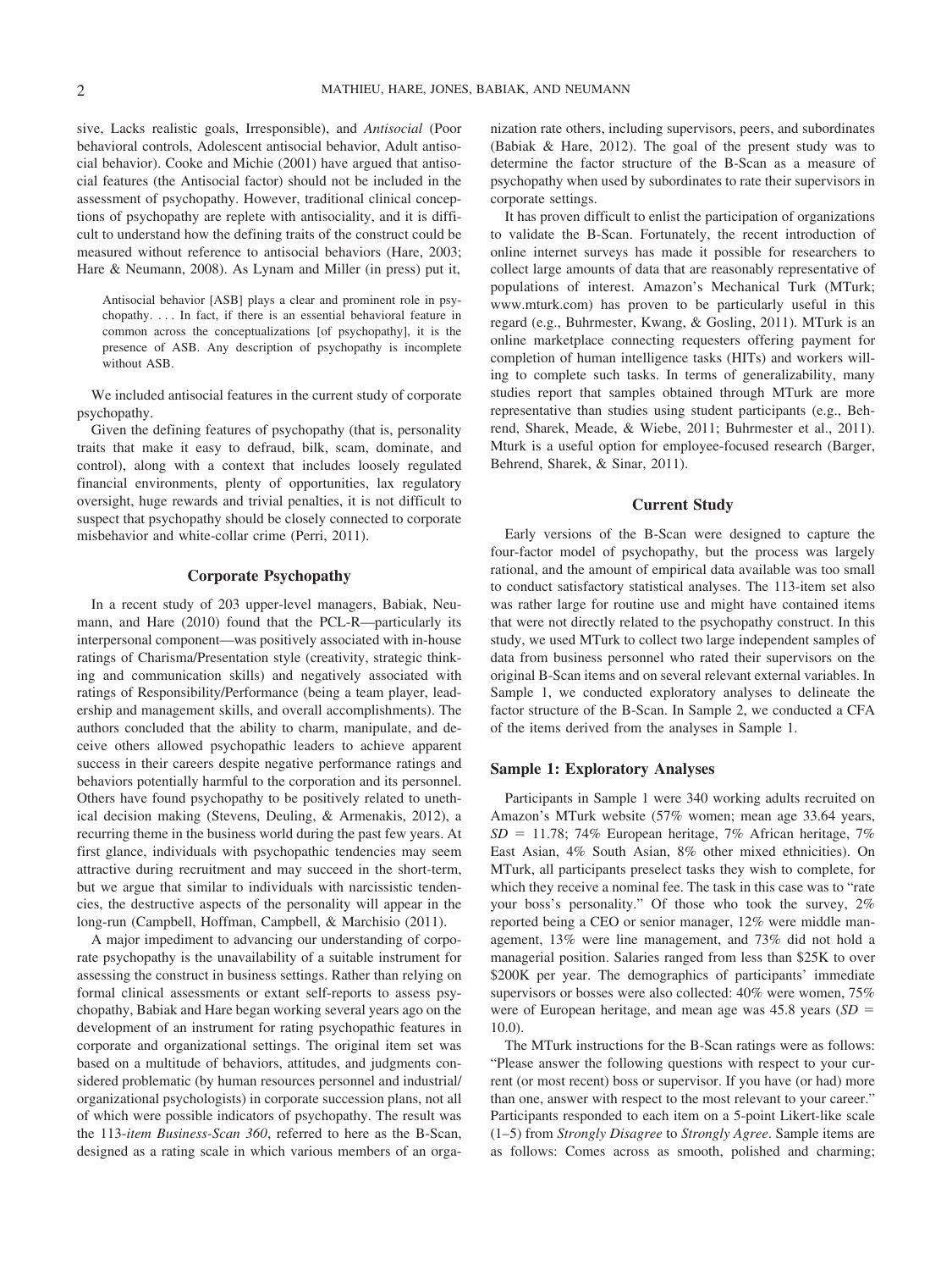Shows no regret for making decisions that harm the company, shareholders, or employees.

In this sample, we used several statistical procedures to explore the underlying dimensions of the initial pool of B-Scan items. The first and primary procedure permitted examination of the Parallel Analysis (PA; Horn, 1965) and Velicer's minimal average partial (MAP; Zwick & Velicer, 1986**)** criteria for factor extraction. Given that psychopathy scores usually have nonnormal distributions and that the items were answered on an ordinal scale, we conducted a PA and MAP on both the polychoric and Pearson correlation matrixes (see Cho, Li, & Bandalos, 2009). We used the statistical package R (http://www.r-project.org/), which is capable of handling a polychoric and Pearson matrix when calculating such statistics. To supplement this approach, we examined eigenvalues and scree plot graphs—all of which agreed with the PA and MAP criteria.

The second step was to conduct a series of exploratory factor analyses (EFAs) in order to isolate factors that fit the Hare Four-Factor model of psychopathy. Here we discuss only B-Scan factors directly related to psychopathy. These EFA procedures were carried out with Mplus because of its ability to model nonlinear (i.e., ordinal) data (Muthen & Muthen, 2010). In all cases, we used the mean and variance adjusted weighted least squares (WLSMV) estimation procedure. Given the ordinal nature of the items, the items were treated as polytomous and analyzed using polychoric correlations via WLSMV, a preferred method for this analysis (Muthen & Muthen, 2010). We note that use of maximum likelihood resulted in a similar pattern of findings.

#### **Results**

The results of the PA identified six factors. This solution was obtained for both polychoric and Pearson solutions. We then entered the data into an EFA procedure, extracting six factors. Two factors were not directly relevant to psychopathy but were considered important in evaluating corporate potential and performance. We tentatively described them as an "ability" dimension (e.g., has the knowledge to perform his/her job well) and a "disruptive behavior" dimension (e.g., enjoys being disruptive at times). They were similar to the performance and presentation style ratings identified in the corporate psychopathy study by Babiak and colleagues (2010). That is, although not directly part of the psychopathy construct, they appear to be related to corporate performance and perhaps leadership style. Because the present study's goal was to test the viability of a four-factor structure of psychopathy, similar to other well-established derivatives of the PCL-R, we decided to remove items that loaded on these two factors and items that did not sufficiently load on one of the remaining four factors. These two factors will be addressed in future research testing the B-Scan in organizational settings. This left us with a pool of 38 items. We then conducted an EFA on these items. The first four eigenvalues were greater than 1.5, suggesting a four-factor solution. The fourth factor, which consisted of aggression-related items, had only five items with loadings greater than .40, as did manipulation-related items. Two other factors had more than five items with a loading of .40 or greater. In order to create a balanced scale, we selected the best five from each factor (i.e., items that were not redundant with another item, had the highest loading, and/or had the lowest loading with other factors). The result was a

set of 20 items (five per factor) to represent the reduced B-Scan scale. Finally, these items were subjected to a new technique available in Mplus referred to as exploratory structural equations modeling (ESEM). The advantage of ESEM is that items can freely cross load (EFA), but model fit (SEM) is also estimated. In this sense, it is a more open test of a model than conventional CFA, which usually involves specific item-to-factor relations. The ESEM identified four factors with an eigenvalue greater than 1.25. With the exception of one item on the Callous/Insensitive factor ("threatens co-workers"), all items loaded sufficiently on their respective factor (i.e.,  $> 0.40$ ; e.g., Factor 1 mean loading = .63, range: .48 to .89; Factor 2 mean loading  $= .74$ , range: .65 to .86; Factor 3 mean loading  $= .74$ , range: .67 to .82; Factor 4 mean loading .42, range: .31 to .51). The overall fit of the four-factor ESEM was acceptable (TLI = .97; SRMR = .03). All of these values exceed conventional cut-off criteria (Marsh, Hau, & Wen, 2004). Furthermore, each item clearly mapped onto the four wellknown PCL-R-based psychopathy factors (i.e., Interpersonal, Affective, Lifestyle, and Antisocial). However, given that the B-Scan (latent) factors are meant to have utility in a corporate environment, we labeled them as follows: *Manipulative/ Unethical*, *Callous/Insensitive*, *Unreliable/Unfocused*, and *Intimidating/Aggressive.* Coefficient alpha  $(\alpha)$  for the total scale score was .90. Table 1 lists the (manifest or observed) means, standard deviations, mean interitem correlations, factor intercorrelations, and  $\alpha$  for each factor.

#### **Sample 2: Confirmatory Factor Analysis**

In Sample 1 we identified a preliminary 20-item B-Scan scale consistent with the four PCL-based factors of psychopathy. The next step was to confirm this factor structure and its reliability. Participants in Sample 2 were 806 working adults recruited on Amazon's MTurk website. The demographics of participants and supervisors were similar to those in Sample 1 (59% women; mean age  $= 30.3$ ,  $SD = 10.3$ ; 68% European heritage, 12% East Asian, 5% Latino, 6% African heritage, 4% other mixed ethnicities; 58% of the supervisors were men). In addition, participants reported that they had known their supervisors for an average of 4.5 years. After filling out demographics, participants then rated their supervisors online with the same 113 B-Scan items used in Sample 1, as part of a larger study on personalities in business. They received a nominal fee for their participation.

We conducted a CFA on the 20-item B-Scan model identified in Sample 1. We again used the WLSMV estimation procedure as recommended when analyzing ordinal (i.e., Likert-like) data (Muthen & Muthen, 2010). We used the Tucker-Lewis Index (TLI) and the standardized root mean square residual (SRMR) as our primary tests of model fit. Our current sample (e.g., >500) was sufficient for testing a model consisting of less than 70 parameters (i.e., 20 items in a 4-factor model). Specifically, the 20-item model estimates 46 parameters, which is well within the 10:1 subjects-toparameters ratio recommended by Bentler (1995).

#### **Results**

The CFA results for the 20-item model (four correlated factors, five items per factor) selected in Sample 1 had acceptable fit to the Sample 2 data,  $\chi^2(75) = 692.46$ ,  $p < .001$ , TLI = .93, SRMR =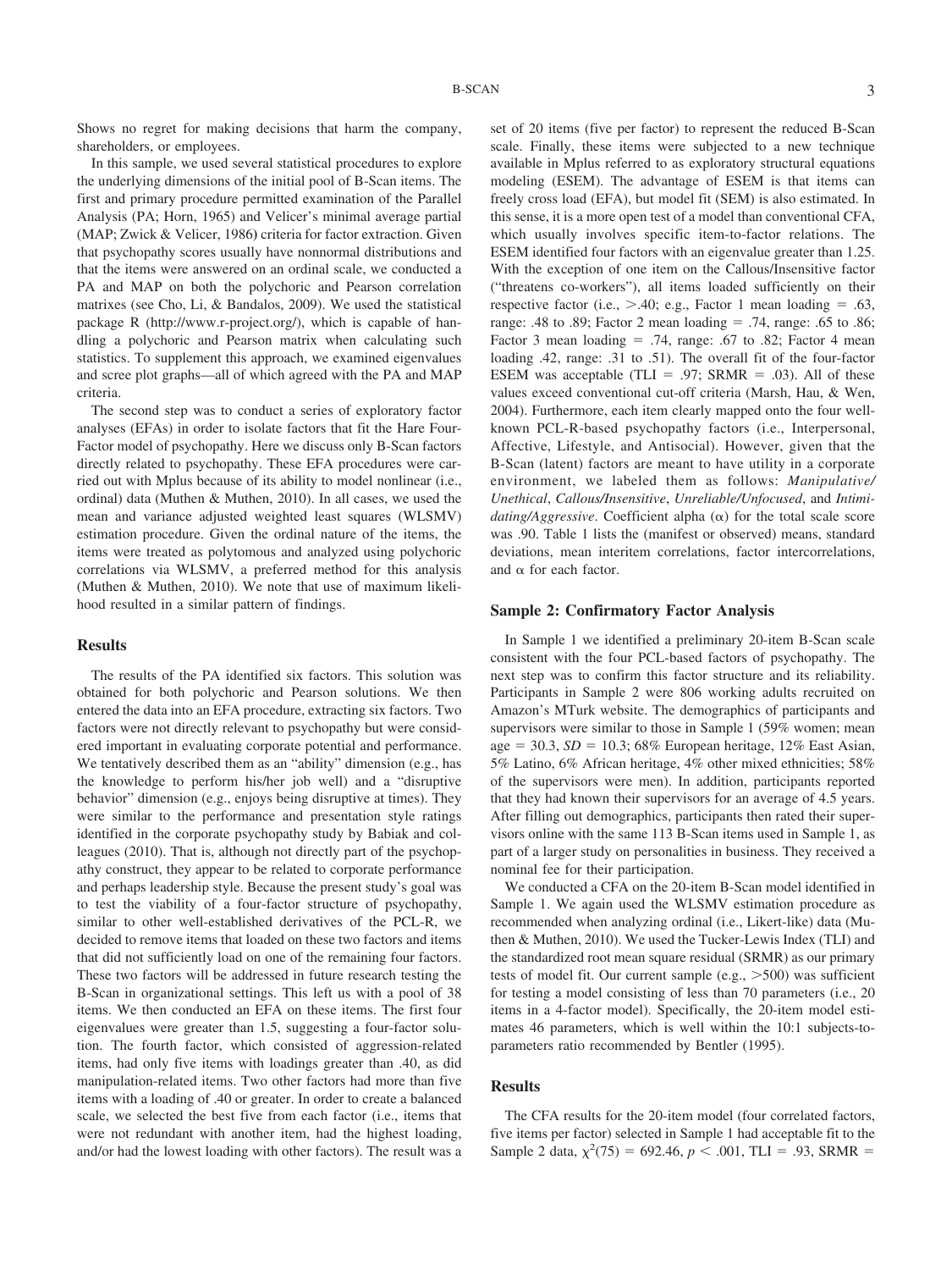|       | $\overline{c}$ | 3     | 4     | 5     | M(SD)      | MIC |
|-------|----------------|-------|-------|-------|------------|-----|
|       |                |       |       |       |            |     |
| (.76) |                |       |       |       | 3.45(.76)  | .36 |
| .51   | (.99)          |       |       |       | 2.61(.99)  | .54 |
| .47   | .51            | (.87) |       |       | 2.27(.87)  | .50 |
| .46   | .64            | .44   | (.92) |       | 2.91(.92)  | .40 |
| .49   | .73            | .52   | .61   | (.90) | 2.69(0.70) | .30 |
|       |                |       |       |       |            |     |
| (.70) |                |       |       |       | 2.94(0.79) | .31 |
| .48   | (.82)          |       |       |       | 2.54(0.92) | .49 |
| .43   | .50            | (.82) |       |       | 2.21(.81)  | .48 |
| .40   | .59            | .38   | (.70) |       | 2.78(.84)  | .32 |
| .46   | .67            | .49   | .55   | (.88) | 2.62(.65)  | .27 |
|       |                |       |       |       |            |     |

Table 1 *B-Scan 360 Factors and Total Score: Means, Standard Deviations, Reliabilities, and Factor Intercorrelations*

*Note.* For all factor intercorrelations,  $p < .001$ . Alpha reliability is on the diagonal. Factor scores were calculated using summed item grouping scores.  $MIC =$  mean interitem correlations.

.07. As shown in Figure 1, the resulting model replicated the four psychopathy factors found in Sample 1. In addition, the total score and each factor score were about as reliable as those in Sample 1 (see Table 1 for means, standard deviations, alphas, mean interitem correlations, and factor intercorrelations).

#### **General Discussion**

This study provides support for a four-factor structure of the B-Scan 360, an instrument designed for managers, subordinates, and peers to assess corporate psychopathy in others. In Sample 1, participants rated their supervisors on the original set of B-Scan items. Exploratory analyses of the items yielded a 20-item, four-factor model. In Sample 2, confirmatory factor analyses replicated this model. These results provide initial empirical evidence for a reliable

structural model of the B-Scan, one that is conceptually similar to the four-factor structure of the PCL-R and its derivatives.

Within an organizational setting, psychopathic traits are likely to find expression in behaviors that are self-serving, damaging to the organization and its members, or covertly unethical or illegal, such as manipulation, deception, intimidation, threats, coercion, bullying, fraud, and corruption. The features reflected in the four factors of the B-Scan seem to be related to workplace deviant behaviors previously described in business literature, such as organizational retaliatory behavior (Skarlicki, Folger, & Tesluk, 1999), workplace bullying (Mathisen, Einarsen, & Mykletun, 2011), and interpersonal deviance (Bolton, Becker, & Barber, 2010). Furthermore, we believe that employees high on psychopathic traits will exhibit few behaviors that facilitate organizational functioning and



*Figure 1.* Four-factor B-Scan model of psychopathy.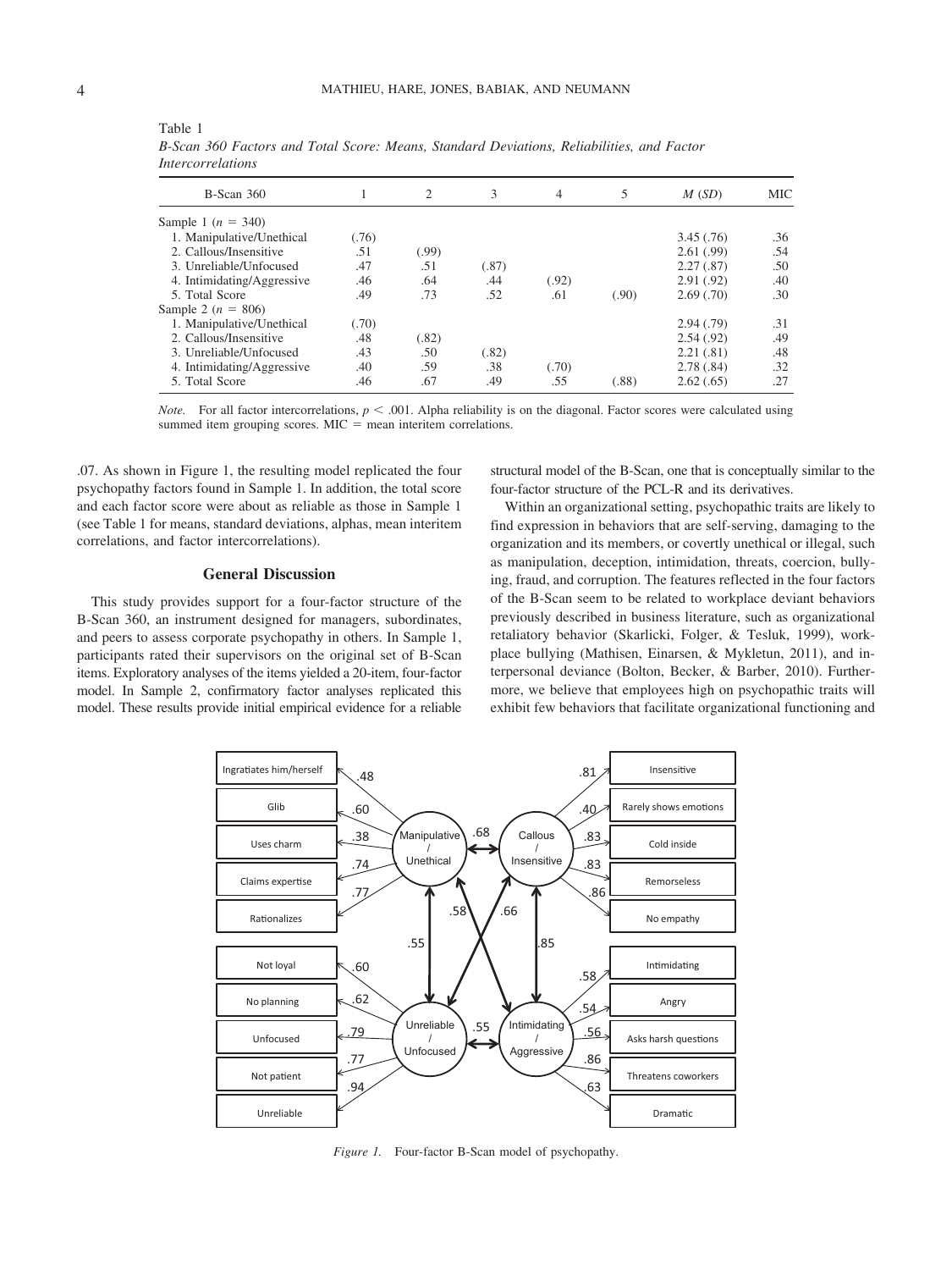many behaviors that harm the organization and its members. Such a pattern of behaviors, along with other factors, has been associated to job performance (Rotundo & Sackett, 2002), an important variable in organizational settings.

#### **Implications of These Findings**

We believe that our findings provide important information about the underlying personality structure of counterproductive work behavior. Thus far, the business literature has focused more on identifying these toxic behaviors than on understanding their origins. We propose that psychopathic features in employees (as measured by the B-Scan) may help to explain these counterproductive behaviors.

The originality of the B-Scan lies in the fact that it is a 360 degree tool for the evaluation of psychopathic features in business settings. The present study focused on the validation of the B-Scan when used to evaluate psychopathic traits in others (data on the validation of the B-Scan Self, its sister version, will be presented in another manuscript). Given the self-serving and deceptive nature of the psychopathic personality, corroboration of self-report scores by others is vital, especially in business settings. Even trained industrial/organizational (I/O) psychologists, if not made aware of problematic evaluations or profiles, may think certain individuals are good fits for the organization when, in fact, they are potentially toxic. Babiak and colleagues (2010) observed that some executives tend to rely on their "gut feeling" to judge candidates and that "unfortunately, once decision-makers believe that an individual has future leader potential, even bad performance reviews or evaluations from subordinates and peers do not seem to be able to shake their belief" (Babiak et al., 2010, p. 190). The addition of data from a standardized assessment instrument, based on the observations of others who may work closely with such persons, could counterbalance inaccurate perceptions.

#### **Limitations and Future Research**

The results are based on a sample from MTurk and may not generalize to other means of collecting B-Scan data from organizations or corporate environments. We chose MTurk because it provided us with data from a wide array of individuals with different occupations and supervisors, and different work environments and settings. Given such diversity of participants, it is unlikely that the results would be limited to a particular work environment. Nevertheless, MTurk samples have limitations that could potentially affect external validity, such as the facts that employees are not all from the same organization and that organizational context and other variables cannot be controlled. We believe that future research using corporate samples is needed in order to establish generalizability as well as the predictive validity of B-Scan scores and organizational variables.

In sum, given the destructive nature of individuals high on psychopathic features, the development of a sound and reliable business-friendly measure is badly needed. Our results suggest that our instrument may represent such a measure and although more research is needed before it can be used in organizational settings, we think that this first validation study of the B-Scan is an important step forward in the study of corporate psychopathy.

#### **References**

- Babiak, P., & Hare, R. D. (2006). *Snakes in suits: When psychopaths go to work.* New York, NY: Harper Collins.
- Babiak, P., & Hare, R. D. (2012). *The B-Scan 360 Manual.* Manuscript in preparation.
- Babiak, P., Neumann, C. S., & Hare, R. D. (2010). Corporate psychopathy: Talking the walk. *Behavioral Sciences & the Law, 28,* 174 –193.
- Barger, T., Behrend, T. S., Sharek, D. J., & Sinar, E. F. (2011). I-O and the crowd: Frequently asked questions about using Mechanical Turk for research. *The Industrial-Organizational Psychologist, 49,* 11–18.
- Behrend, T. S., Sharek, D. S., Meade, A. W., & Wiebe, E. N. (2011). The viability of crowdsourcing for survey research. *Behavior Research Methods, 43,* 800 – 813. doi:10.3758/s13428-011-0081-0
- Bentler, P. M. (1995). *EQS structural equations program manual.* Encino, CA: Multivariate Software.
- Bolton, L. R., Becker, L. K., & Barber, L. K. (2010). Big five trait predictors of differential counterproductive work behavior dimensions. *Personality and Individual Differences, 49,* 537–541. doi:10.1016/ j.paid.2010.03.047
- Buhrmester, M., Kwang, T., & Gosling, S. D. (2011). Amazon's Mechanical Turk: A new source of cheap, yet high-quality, data? *Perspectives on Psychological Science, 6,* 3–5. doi:10.1177/1745691610393980
- Campbell, W. K., Hoffman, B. J., Campbell, S. M., & Marchisio, G. (2011). Narcissism in organizational contexts. *Human Resource Management Review, 21,* 268 –284.
- Cho, S. J., Li, F., & Bandalos, D. (2009). Accuracy of the parallel analysis procedure with polychoric correlations. *Educational and Psychological Measurement, 69,* 748 –759. doi:10.1177/0013164409332229
- Cooke, D. J., & Michie, C. (2001). Refining the construct of psychopathy: Towards a hierarchical model. *Psychological Assessment, 13,* 171–188. doi:10.1037/1040-3590.13.2.171
- Guay, J. P., Ruscio, J., Knight, R. A., & Hare, R. D. (2007). A taxometric analysis of the latent structure of psychopathy: Evidence for dimensionality. *Journal of Abnormal Psychology, 116,* 701–716. doi:10.1037/ 0021-843X.116.4.701
- Hare, R. D. (2003). *Manual for the Hare Revised Psychopathy Checklist* (2nd ed.). Toronto, Ontario, Canada: Multi-Health Systems.
- Hare, R. D., & Neumann, C. S. (2008). Psychopathy as a clinical and empirical construct. *Annual Review of Clinical Psychology, 4,* 217–246. doi:10.1146/annurev.clinpsy.3.022806.091452
- Hare, R. D., Neumann, C. S., & Widiger, T. A. (in press). Psychopathy. In T. A. Widiger (Ed.), *The Oxford handbook of personality disorders*, New York, NY: Oxford University Press.
- Hart, S. D., Cox, D. N., & Hare, R. D. (1995). *Manual for the Psychopathy Checklist: Screening Version (PCL: SV).* Toronto, Ontario, Canada: Multi-Health Systems.
- Horn, J. L. (1965). A rationale and test for the number of factors in factor analysis. *Psychometrika, 30,* 179 –185. doi:10.1007/BF02289447
- Lynam, D. R., & Miller, J. D. (in press). Fearless dominance and psychopathy: Response to Lilienfeld et al. *Personality Disorders: Theory, Research, and Treatment.*
- Marsh, H. W., Hau, K. T., & Wen, Z. (2004). In search of golden rules: Comment on hypothesis testing approaches to setting cutoff values for fit indexes and dangers in overgeneralizing Hu and Bentler's (1999). findings. *Structural Equation Modeling, 11,* 320 –341. doi:10.1207/ s15328007sem1103\_2
- Mathisen, G. E., Einarsen, S., & Mykletun, R. (2011). The relationship between supervisor personality, supervisors' perceived stress and workplace bullying. *Journal of Business Ethics*, 99, 637-651. doi:10.1007/ s10551-010-0674-z
- Muthen, L. K., & Muthen, B. O. (2010). *Mplus: The comprehensive modeling program for applied researchers: User's guide.* Los Angeles,  $CA:$  Author.